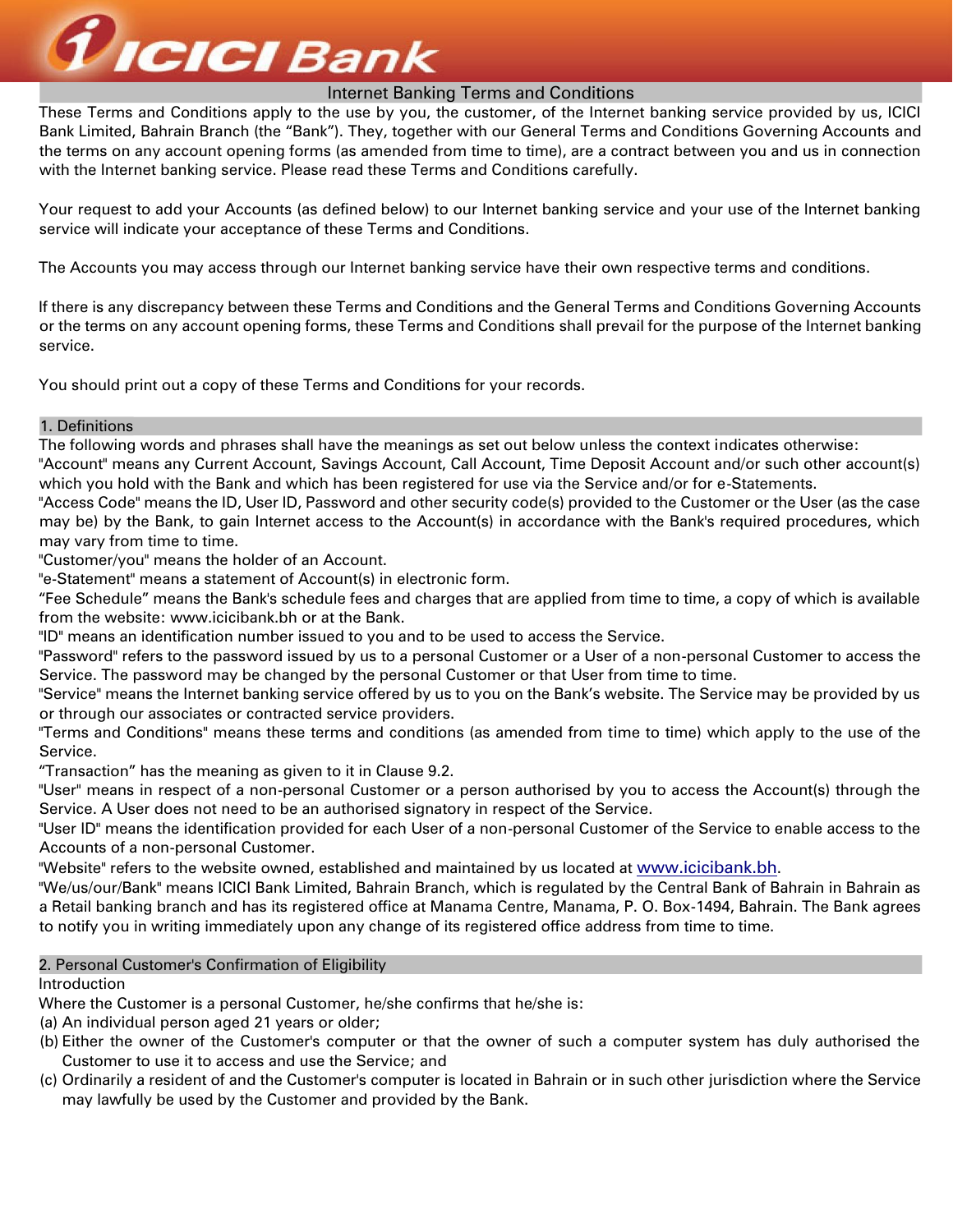The Customer agrees to immediately notify the Bank in writing if any of the above confirmations ceases to be correct. Unless special arrangements are then agreed upon in writing with the Bank, the Customer must immediately cease using the Service.

# 3. Your duties

- (i) To access the Service you need to have legal and valid access to the Internet.
- (ii) If you are a non-personal Customer, we will issue each User authorised by you with a User ID.

We will issue you and each User (as the case may be) with a Password with which to sign in initially and which must be changed after accessing the Service for the first time.

Passwords must be changed every 180 days otherwise they will expire. The new Password must

not be the same as the previous 10 Passwords used. If you or a User (as the case may be) is unable to log in after three attempts their Password will be disabled. You and each User agree to keep the ID, User ID and Password secure and secret at all times and to take steps to prevent their unauthorised use, including the following:

- Never, in writing or otherwise, record the Password in such a way that it can be understood by someone else;
- Never reveal the Password, ID and/or User ID (as the case may be) to someone else including our staff and police or any other security agencies;
- Destroy any advice from us concerning the Password immediately after its receipt;
- Avoid using a Password that may be easy to guess (such as information incorporating birthday, telephone number or a recognisable part of your name or the User's name);
- Not to record the Password, ID and/or User ID on any software which retains it automatically;
- Keeping the ID and User ID in a safe place at all times;
- Treat emails that you receive with caution and be wary of emails or calls that ask you to reveal any personal security details.

We will never contact you to ask you to reveal your ID, User ID or Password.

- (iii) Once you or a User (as the case may be) has logged on to the Service, you or that User must not leave the terminal or other device from which the Service has been accessed at any time or let anyone else use it until you log out from the Service. You and each User will be responsible for ensuring that you and that User have logged out from the Service at the end of any session.
- (iv) You must tell us immediately of any unauthorised access to the Service or instruction (including without limitation to any such access which is revealed by information relating to logging attempts provided to you on each log in) which you know or suspect or if you or a User suspects that someone else knows your or the User's Password. You may call the Help Desk at +979 1757 6161 or any other contact number as advised by the Bank. Calls may be recorded or monitored. You or the User (as the case may be) must also change your/the User's Password immediately to the one you/the User have not used before. You must assist us and the police in our efforts to recover any losses. We may disclose information about you or your Account to the police or other necessary third parties if we think it will help prevent or recover losses. You shall check your Accounts and statements on a regular basis and inform us about any errors or unauthorised access to the Services.

(v) In addition to other provisions of these Terms and Conditions, to ensure the security of the use of the Service, you and each User agree to adopt the following security measures and others as the Bank may advise you or the User(s) from time to time:

- Avoid the use of the same Password to access other online services (e.g. for Internet access);
- Never access the Service through public or shared computers (e.g. at public libraries);
- Ensure that the computers used by you or the User for the Service are securely configured and are adequately protected from computer viruses and malicious programs by using a firewall, regularly updating anti-virus software, etc.;
- Avoid accessing the Website through hyperlinks embedded in e-mails unless you or the User has verified the genuineness of the website and adopt other measures advised by the Bank to ensure that you are always communicating with the official website for the Service;
- (vi) You shall ensure that the Service or any related service is not used for any purpose which is illegal, improper or which is not authorised under these Terms and Conditions.

# 4. Unauthorised Access

- i) You shall take all reasonable precautions to prevent unauthorised or illegal use of the Service, including but not limited to those mentioned in Clause 3 (Your Duties). We shall take all reasonable steps to ensure the security of and to prevent unauthorised access to the Service.
- (ii) You realize and accept that any person who possesses, knows or is allowed to find out the ID, User ID and Password will be able to access or withdraw funds from any of the Accounts and the Bank will not be responsible for any losses in relation thereto.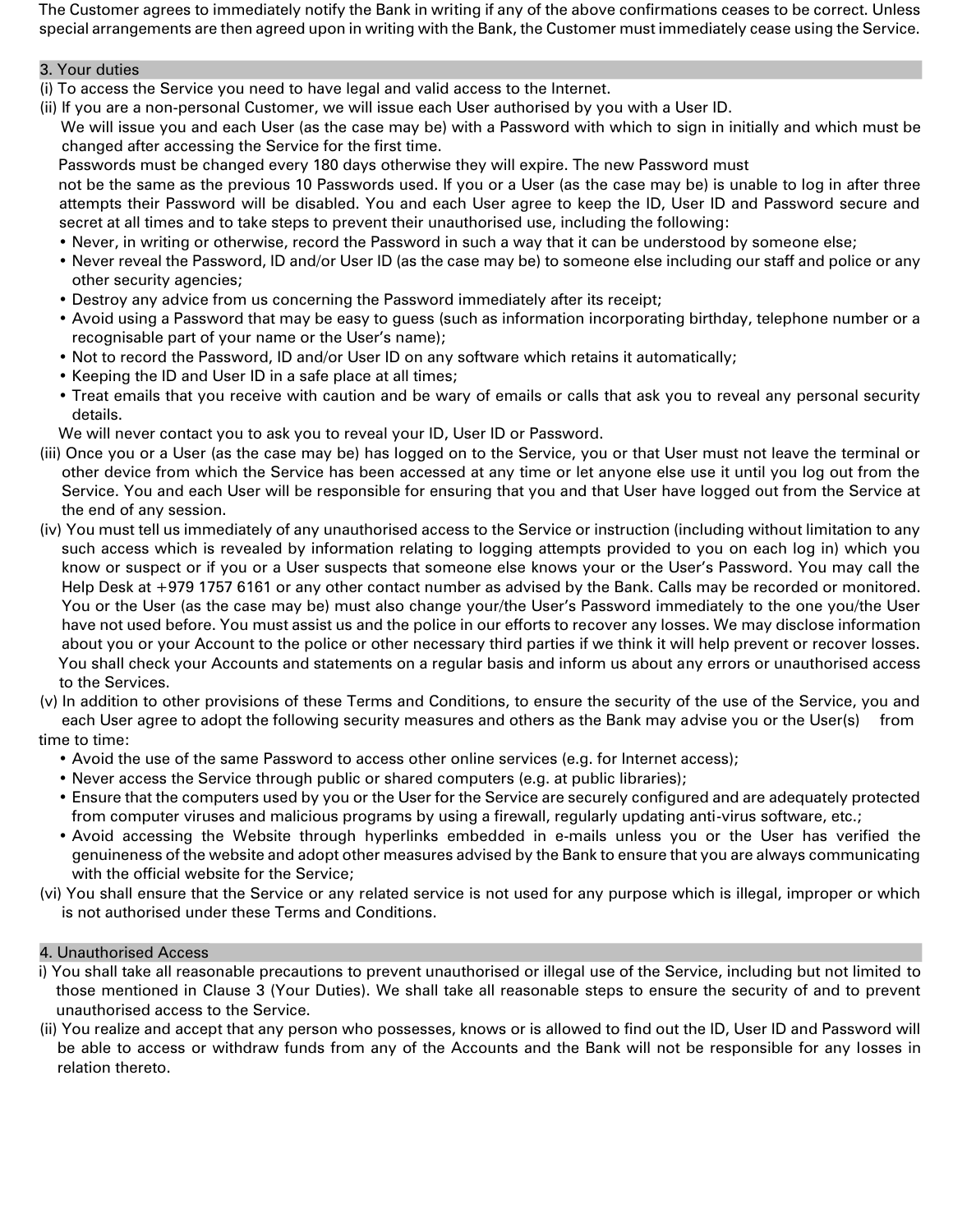(iii) Once you have notified us in accordance with your obligations under Clause 3 (Your Duties) of any unauthorised access to the Service or that you suspect that a Password is known to an unauthorised third party, you will not be responsible for any direct loss arising from the unauthorised instructions carried out after we have had reasonable time to suspend the Service in respect of your Account(s) unless we can show that you have acted with gross negligence or fraudulently.

# 5. Issue of new Password

If a personal Customer forgets the Password, the Customer may request the issue of a new Password by sending us a written request. If a User of a non-personal Customer forgets the Password, that User may request the issue of a new Password by sending us written request that is signed by both the User and the authorised signatory of the non-personal Customer to which the User is accredited to.

# 6 . Internet Banking Records

(i) With this Service you and each User (as the case may be) can view your Account(s) and also be able to :

- Know real time balances of the Accounts, namely, the uncleared balance, the available balance and lien Amount.
- View account transactions for the last one month period.
- View mini-statements that will have the last 10 transactions in the Account.
- Know the status of cheques in clearing, which will be shown as available balance.
- (ii) Download Account statements for a period up to one month date range. Download can be done in Excel, Text, Tab and Pipe formats.
- (iii) The information provided to you through the Service is not updated continuously but at regular intervals. Consequently, any information supplied to you through the Service is correct as on the date and time it was last updated which is not necessarily as on the date and time it is supplied to you. We shall not be liable for any loss that you may suffer by relying on or acting on such information.
- (iv) We may keep records of the transactions in any form we wish. In the event of any dispute, our records shall be conclusive evidence of the transactions carried out through the Service and the balance shown therein in the absence of clear proof that our records are wrong or incomplete. You agree to waive your rights to raise objections or pursue any remedies against the bank in respect thereof unless you inform the Bank in writing of any errors within 7 days after the email notification of such e-Statement to you or within the same period after your e-Statement for your Account(s) is made available on Internet banking.

# 7. e-Statements

- (i) By enrolling for and using the e-Statement service provided by the Bank, you agree and understand that the Bank will send a notification by e-mail to your designated e-mail address at regular intervals (subject to change at the Bank's sole discretion) informing you when your e-Statement of your Account(s) is availableCfor viewing online.
- (ii) The availability of the e-Statement online shall be deemed the delivery of physical statements by the Bank to you, and you authorise the Bank to stop printing and sending physical statement of your Account(s) to you starting from next statement date.
- (iii) The Bank will retain the e-Statements of your Account(s) at Internet banking for a maximum period of one month (or other period prescribed by the Bank from time to time) for your examination.
- (iv) You agree that you shall give a prior notification, according to the specific requirements given by the Bank from time to time, informing the Bank to terminate or update any changes on the e-Statement service for your Account(s).

# 8. Authority to use the Service by Users of non-personal Customers

- (i) This Clause applies if you are a non-personal Customer.
- (ii) You may authorise your employees to access the Account (s). There is no restriction on the number of persons who can access the ID. However, you shall inform us if any User has left your employment / services so that we can block such User / User ID promptly. If you need additional User IDs you must inform us in writing through your authorised signatory.
- (iii) Each User ID will have a Password, therefore each User under the ID will have different Passwords.
- (iv) You must ensure that all Users are both informed of these Terms and Conditions and abide by these Terms and Conditions.
- (v) We are not obliged to verify the authenticity of any instruction received or purported to have been received from you through the Service or purported to have been sent by you other than by the verification of the ID, User ID and Password.
- (vi) Not all Accounts may be accessed under the Service. We will give you details of whether or not you can access the Service on the Account you subscribe to when you become our customer.

# 9. Giving of Instructions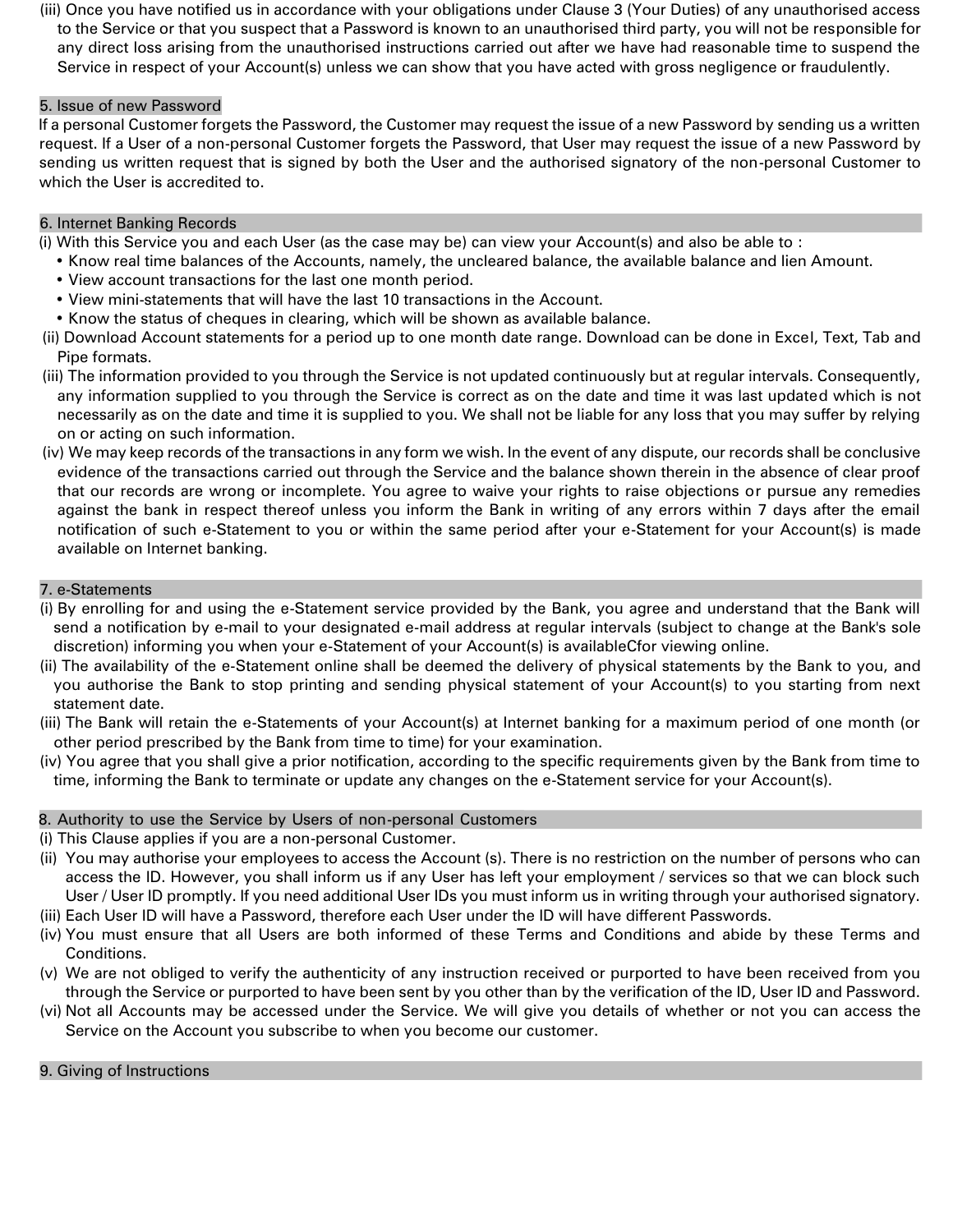- (i) The Bank shall be entitled (but not bound) to accept and rely on all instructions, directions, notices or other communications, whether given by telephone, through the Internet or in writing that are given in accordance with the Access Code arrangements for the Service (or which the Bank otherwise reasonably believes to be genuine) and the Customer shall be responsible for and bound by all such instructions or communications.
- (ii) The Bank will receive and act on instructions with respect to the Customer's Accounts or other relationships with the Bank ("Transactions"), subject always to the following:
	- (a) The Bank shall ensure that before carrying out any instruction, the instruction is authenticated by checking the Access Code, but without carrying out any further authentication or other steps;
	- (b) The Bank shall be entitled (but not bound) to give effect to any instruction received, in the terms in which it was received. The Bank's record of any instruction shall (unless there is an obvious error) be final and binding;
	- (c) The Bank accepts no responsibility for the accuracy or completeness of data, or corruption, interception, deletion or loss of data due to fault, failure or malfunction of the computer, software and other devices used by the Customer; and
	- (d) The Customer will be bound by any instruction received in conjunction with Customer's Access Code; and
	- (e) Normally an electronic acknowledgment will be issued once the Bank receives instructions, but these may not be processed until the next batch processing day for instructions of that kind.
- (iii) The Customer undertakes to confirm any instruction in writing as soon as possible if requested by the Bank.

#### 10. Effect of Instructions

- (i) Once given, an instruction may not be amended, canceled or withdrawn. All instructions, (as understood and acted on by the Bank in good faith), shall be irrevocable and binding on the Customer whether given by the Customer or by any other person. The Bank shall have no obligation or duty to verify authenticity of any Instruction or the identity or authority of any person giving any Instruction, other than to verify the Access Code.
- (ii) Every statement of account shall be deemed and treated as authorized and correct and as ratified and confirmed by the Customer unless the Bank shall receive the Customer's written notice to the contrary within 7 days after the date such statement is deemed to have been received by the Customer.

# 11. Acknowledgement of Instructions

The Customer agrees to notify the Bank as soon as possible if:

- (a) Immediately after issuing an instruction, the Customer has not received :
	- (i) An order reference number; and
	- (ii)An accurate acknowledgment of the instruction or of its execution (whether by hard copy, electronic or verbal means); and
- (b) Acknowledgment is received (whether by hard copy, electronic or verbal means) of a Transaction which the Customer did not instruct or if any other query or issue arises.

# 12. Bill Payment

The Customer may from time to time instruct the Bank to effect payments to merchants, government, charity organizations or any other third parties as pre-defined by the Bank from time to time for bill settlement on the date as specified by the Customer subject to acceptance by the Bank.

# 13. Fund Transfer Services

Transactions involving transfer of funds between any Accounts, or between any Account and any other accounts of the Customer and/or third parties held within the Bank and/or with other banks can only be accepted if the necessary arrangements have been established by the Bank. Such fund transfers shall wherever practicable be processed on the same day or otherwise on the next bank business day at the discretion of the Bank or any other day specified by the Customer and agreed by the Bank.

# 14. Daily Transaction Limit

The Bank will set a maximum daily transaction limit for the Accounts in connection with all or part of the Service from time to time as notified to you. You may apply for a daily transaction limit applicable to your Accounts or each of your User within the limit set by the Bank by submitting an application form. In addition, notwithstanding the standard maximum daily transaction limit, you agree that the Bank may reduce the limit applicable to you or any of your Users on its own discretion.

# 15. Application of Product Terms and Conditions

The terms and conditions for the products to which any transaction under the Service relates (for example, the Current, Overdraft, Loan and savings Accounts, Deposit Accounts, or other Bank products or services, accessible from time to time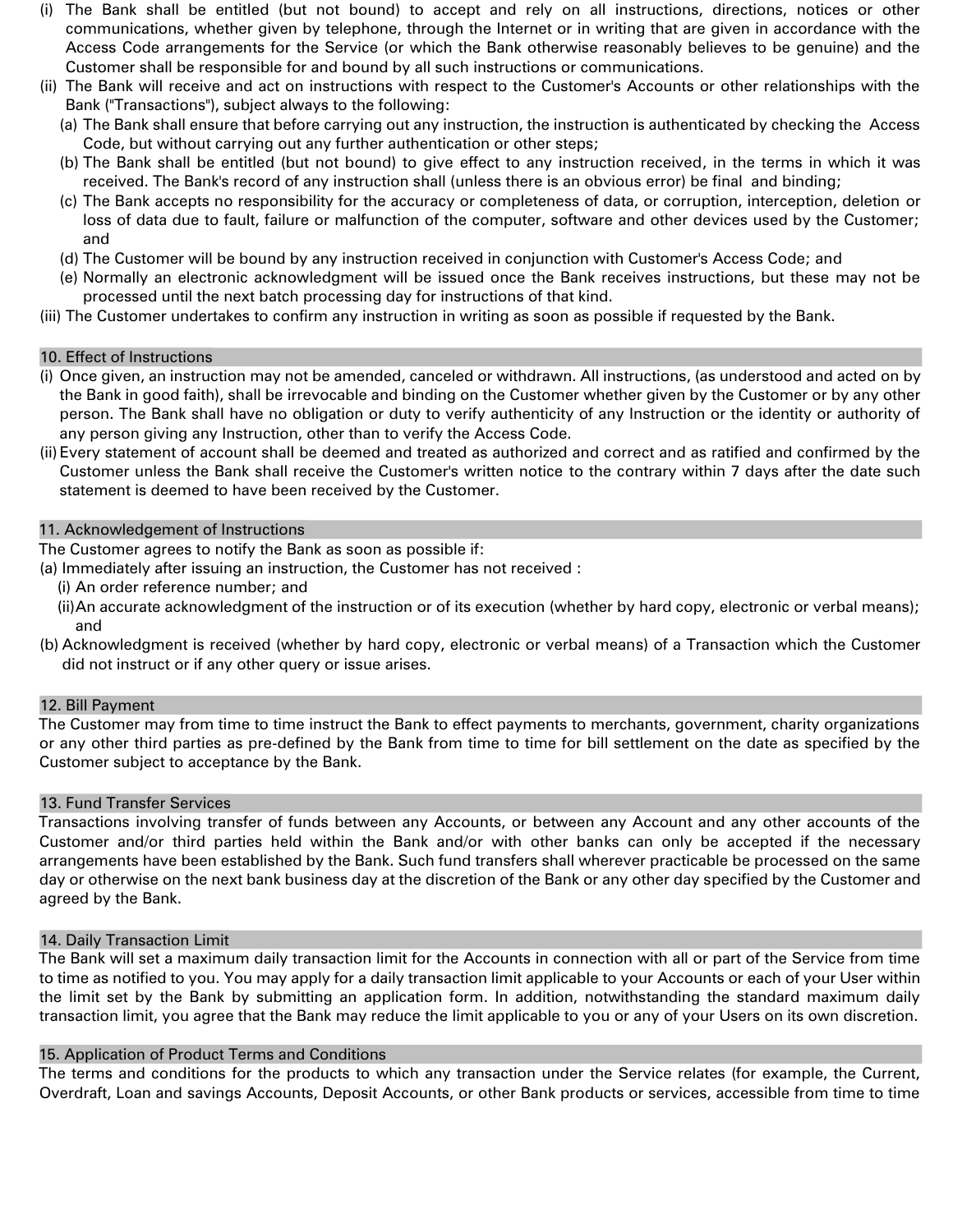via the Service, etc), shall apply in addition to these Terms and Conditions. If there is any inconsistency, the provisions of these Terms and Conditions shall prevail for the purpose of the Service.

# 16. Fees and Charges

(i) The Bank is committed to providing Customers clear information about its fees and charges in respect of the Service : (a) The Bank may impose fees and charges for effecting Transactions and/or provision of e-Statements under the Service, as shown in the Fee Schedule. The Customer agrees that such fees and charges may be debited from any

account (including the Account) Customer has with the Bank; and

(b) Changes in the Fee Schedule shall be notified in advance. In case the same is not acceptable; the customer has the option of terminating the relationship with us within 15 days from the date of implementation of the charges. If the customer does not get back to us with in such time the same will be treated as accepted

(c) If you choose to continue to use the Service after the imposition (or increase) of the charge, you authorise us to debit the charge to any Account.

(ii)There may be other costs or taxes imposed by third parties in connection with the Service. We will tell you about those before any are incurred.

# 17. Internet security: The Bank's assurance to Customers

Provided that the Customer complies with Clause 3 (Your Duties) and provided that the Customer has not been fraudulent or grossly negligent, then the Customer shall not be liable for any direct losses arising from unauthorized Transactions conducted through the Account(s) due to:

- (a) A computer crime that is not prevented by the security system of the Service; or
- (b) A human or system error caused by or which is under the control of the Bank; or

(c) Fraud or negligence by the Bank, its staff or agents; which results in loss, delay in transfer or misplacement of funds or missed or mis-directed payments.

The Customer shall be entitled to reimbursement from the Bank exclusively for interest, charges or late penalties incurred by the Customer for missed payments if attributable to any of the foregoing causes. The Bank shall not have any further or other obligations or liabilities to the Customer howsoever arising from the Service.

However, should the Customer be in breach of Clause 3 (Your Duties), the Customer shall bear any loss or damage arising from (a), (b) or (c) above as the case may be.

# 18. Liabilities of the Customer and the Bank

(i) The use of the Website is at your sole risk.

- (ii) We shall endeavour to carry out your instructions promptly; we shall not be responsible for any loss or damage suffered due to delay or failure in carrying out the instructions due to any reason beyond our control whatsoever, including failure of operational systems or any requirement of law.
- (iii)We will use reasonable efforts to inform you without undue delay through the Service and/or the Website if any Service is not available.
- (iv)We are not liable to you for any loss or damage caused by any failure, delay or other shortcoming by any third party with whom you have accounts or otherwise when they are executing our instructions to them.
- (v) We do not warrant that access to the Website, the Service and any information provided shall be uninterrupted, timely, secure, or error free nor do we make any warranty as to the results that may be obtained from the Website or use, accuracy or reliability of the Service.
- (vi)We are not responsible for any loss of or damage to your data, software, computer, telecommunications or other equipment caused by you or any other third party using the Service.

(vii)Exclusion of liability of the Bank: The Bank shall have no liability for any claim, loss or damage in relation to the Service:

- (a) Where any functionality of the Service is not available, restricted, suspended or terminated or becomes inoperative; and/or
- (b) Where any instruction is not effected, or is delayed or in error for any reason unless due to causes listed in Clause 18; and/or
- (c) If the Customer fails to perform those duties set out in Clause 3 (Your Duties); and/or
- (d) To the extent such claim, loss or damage is in respect of any loss of profits or opportunity or any other consequential or indirect loss or liability arising from use of or inability to use the Service or from errors or deficiencies in system of the Service, whether caused by negligence or otherwise.

# 19. Indemnity

You agree to indemnify us fully against all losses and damage incurred by us arising from your instructions.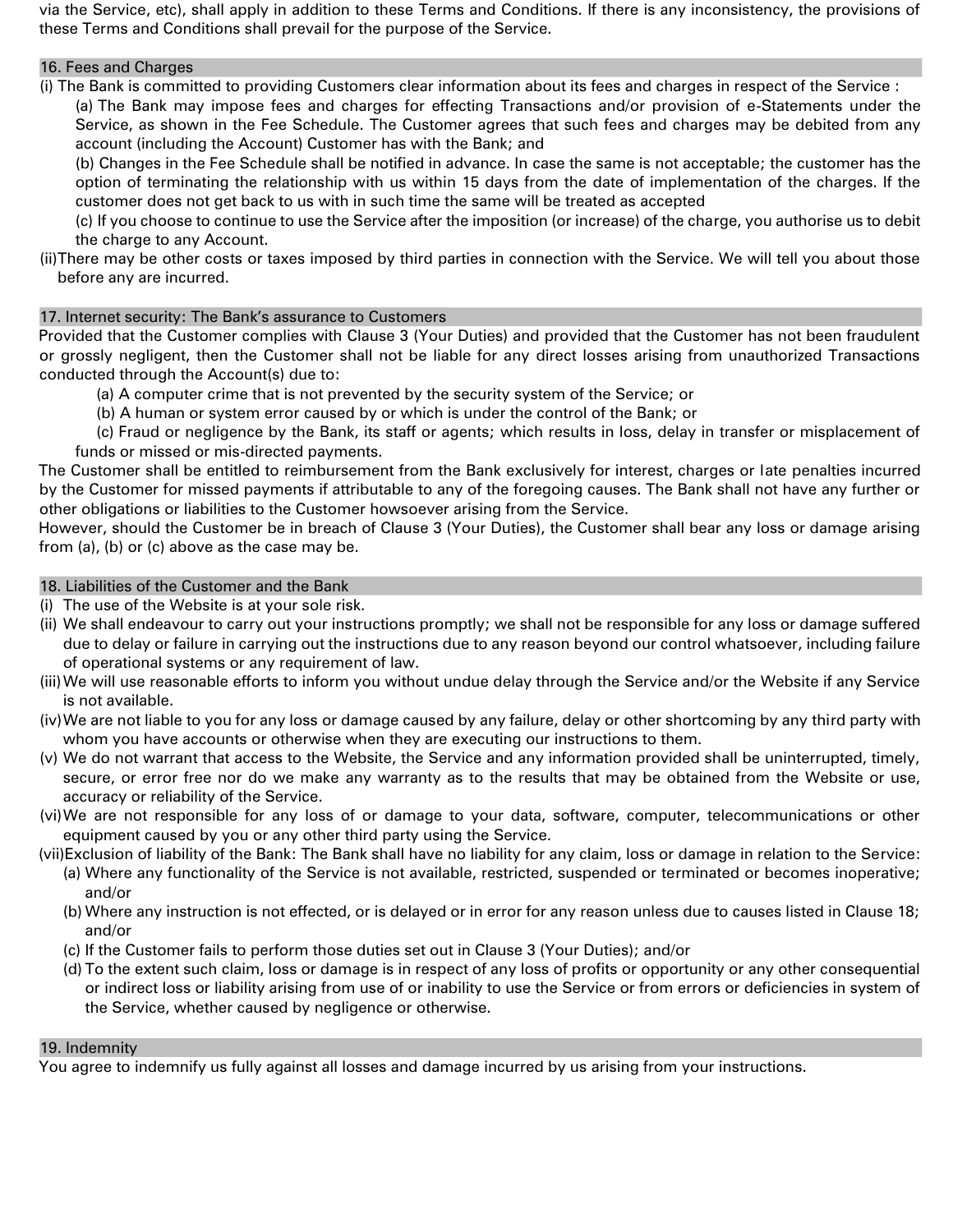#### 20. Change of Terms

Changes in the Terms and conditions shall be notified in advance. In case the same is not acceptable; the customer has the option of terminating the relationship with us within 15 days from the date of implementation of these terms and conditions. If the customer does not get back to us with in such time the same will be treated as accepted.

# 21. Transferability

The grant of the Service to you is not transferable under any circumstance and shall be used only by you.

#### 22. Termination of the Service

- (i) You may terminate your use of the Service at any time by giving 15 days' written notice to us. Termination shall take effect at the end of the fifteenth day after you have given notice to us. You will remain responsible for any transactions made through the Service until such termination takes effect.
- (ii)We may withdraw or terminate the Service at any time either entirely or with reference to a specific service or User after giving notice to the User, as may be determined by the Bank.
- (iii)We may terminate the registration of any Account(s) of the Customer if such Account has not been accessed via the Service for three months or more. Wherever practicable, prior notice of any such action will be given on the Bank's website, but in certain circumstances giving prior notice may not be practicable.

#### 23. Governing Law

These Terms and Conditions shall be governed by and construed in accordance with the laws of Bahrain and any dispute arising under or in connection with these Terms and Conditions shall be subject to the exclusive jurisdiction of the courts of Bahrain, to which each of us irrevocably submits.

#### 24. Governing version

To the extent permitted by law, the English version of these Terms and Conditions shall prevail wherever there is a discrepancy between the English and the Arabic versions.

#### 25 . Applicability To Future Accounts

If you open any further accounts with the Bank in the future, you may opt to extend the Service to those accounts, in which case these Terms and Conditions shall apply to such Accounts after the Bank has accepted your application.

#### 26. Proprietary Rights

We shall tell you, from time to time, about any Internet software which may be required to use the Service. There is no obligation on us to support all or any versions of the Internet software. The software underlying the Service as well as other Internet related software which are required to access the Service are the legal property of the respective vendors. The permission given by us to access the Service does not convey any proprietary or ownership rights in such software. You shall not attempt to modify, translate, disassemble, decompile or reverse engineer the software underlying the Service or create any derivative product based on the software.

#### 27. Copyrights, Trademarks and Copying Materials

- (i) "ICICI" and our logo are the registered trademarks of ICICI Bank Limited.
- (ii) We have a license for, or own all copyrights for the Website through which you access the Service and all trademarks and other materials used on it.

# 28. Third Party Internet User Services for Customer

To enrich its website and provide more comprehensive customer services, the Bank may from time to time make available to Customers optional Internet-based services. These are provided by third party service providers and in all such cases, the Customer agrees and accepts that:

(a) Such services and their contents are provided by a third party service provider under a separate arrangement not involving the Bank, and the Customer will be subject to the service provider's terms and conditions;

(b) While the Bank takes reasonable steps when selecting such service providers, no assurance or guarantee can be given and no warranty or representation is made as to the service, or its suitability, content, performance, accuracy, reliability or completeness or otherwise;

(c) Under no circumstances will the Bank be liable for any damage, whether direct or indirect, incidental or subsequent arising by use of and/or from suspension, disruption or other non-availability of the service provided by the third party service providers, or for any errors or omissions or other problems in connection therewith;